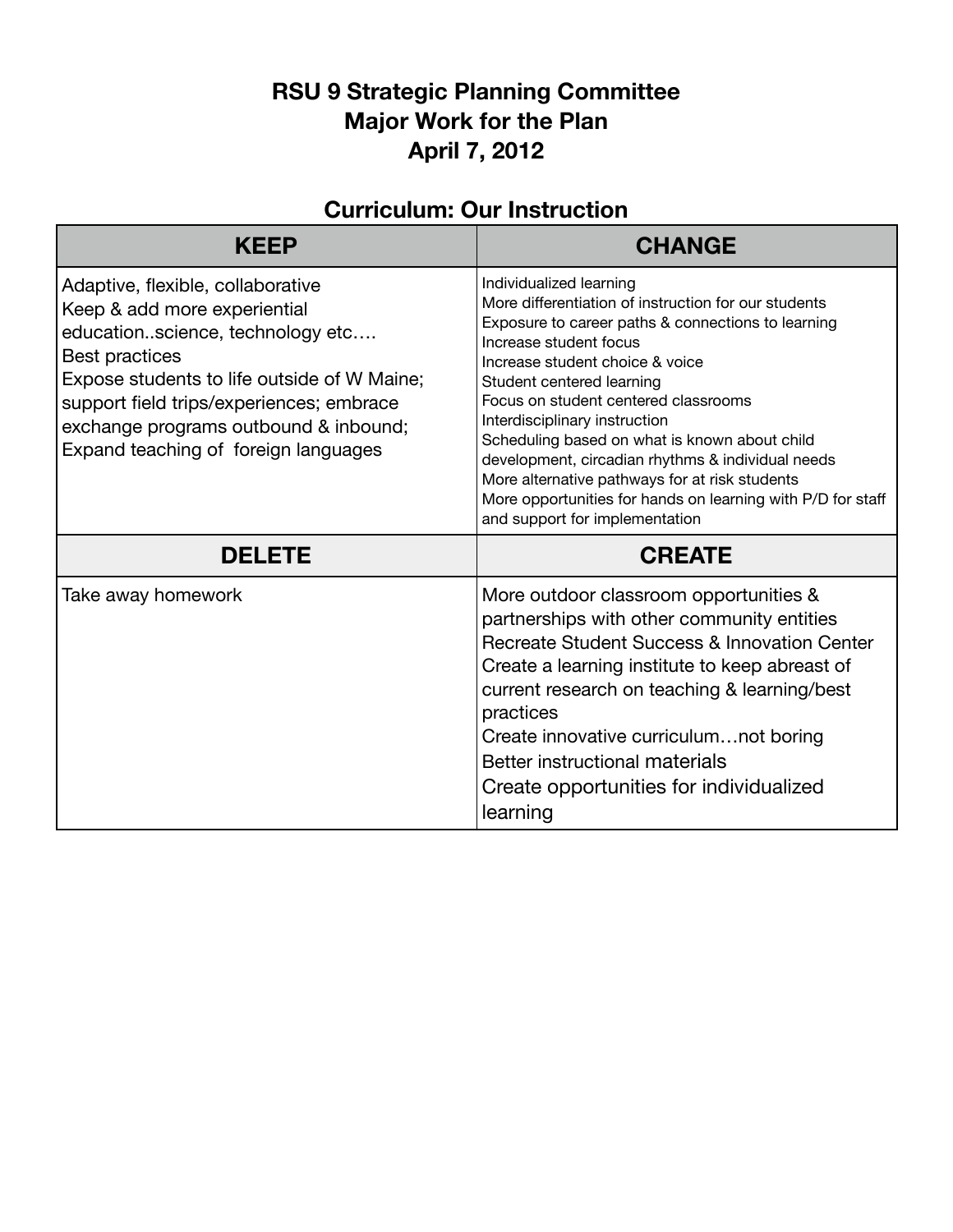## **Curriculum: Our Content**

| KEEP                                                                                                                                                                                                                | <b>CHANGE</b>                                                                                                                                                                                                                                                                                                                                                                                                                                                                                                                                                     |
|---------------------------------------------------------------------------------------------------------------------------------------------------------------------------------------------------------------------|-------------------------------------------------------------------------------------------------------------------------------------------------------------------------------------------------------------------------------------------------------------------------------------------------------------------------------------------------------------------------------------------------------------------------------------------------------------------------------------------------------------------------------------------------------------------|
| Variety of choices: ex. exposure @ elementary<br>level to music & languages; FT programs<br>Art, music, FTC<br>High expectations<br><b>Financial literacy</b><br>Variety of extra curricular<br><b>BARR</b> program | More life skills ///<br>Life skills curriculum for all students integrated<br>w/other courses: ex. French class-make break,<br>automotive class-calculate cost to maintain<br>vehicle or "how to buy a car manual"<br>More active, hands on learning<br>Review extra curricular program: changes as<br>needed<br>Earlier introduction of professions & career paths<br>Teach with and about equity -many students and<br>families feel marginalized<br>Increase interdisciplinary offerings<br>Overtly teach critical thinking skills<br>Community based learning |
| <b>DELETE</b>                                                                                                                                                                                                       | <b>CREATE</b>                                                                                                                                                                                                                                                                                                                                                                                                                                                                                                                                                     |